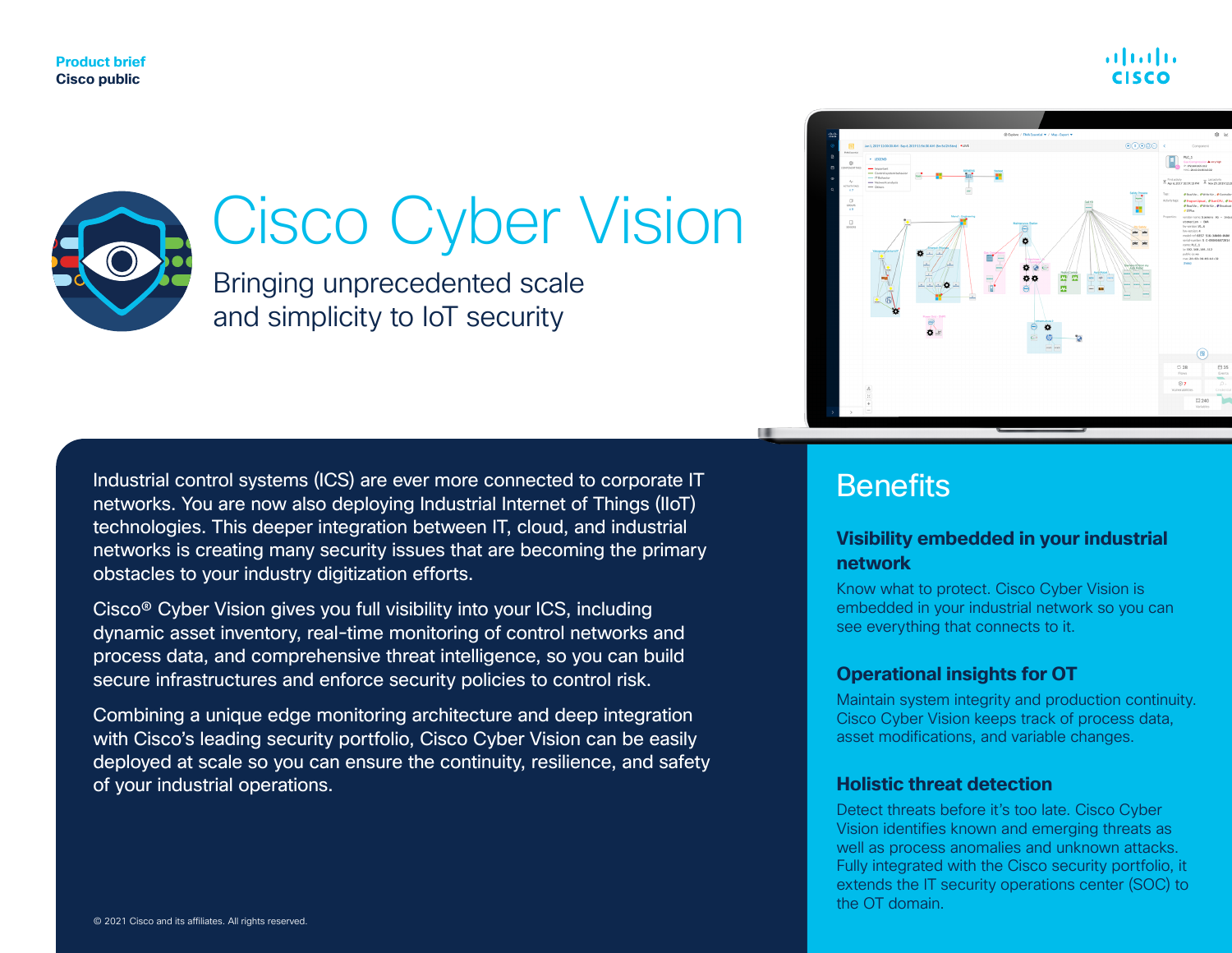## OT security you can deploy at scale

Cisco Cyber Vision leverages a unique edge computing architecture that enables security monitoring components to run within Cisco's industrial network equipment.

No need to source dedicated appliances and build a dedicated out-of-band network.

Network managers will appreciate the unique simplicity and the lower costs of the Cisco Cyber Vision architecture when looking to deploy OT security at scale.

### The essential tool for securing your industrial network

#### **Security assessments**

Securing your OT infrastructure starts with having a precise view of your asset inventory, communication patterns, and network topologies. Cisco Cyber Vision automatically builds an accurate list of all your industrial assets and detailed network maps so you can define what needs to be done.

#### **Network segmentation**

Industrial security best practices suggest migrating networks toward architectures compliant with IEC62443 zones and conduits to avoid having an attack spread to your entire industrial infrastructure. Cisco Cyber Vision integrates with Cisco Identity Services Engine (ISE) to create asset groups and leverages Cisco industrial network equipment to dynamically enforce segmentation policies.

#### **Extending cybersecurity to the OT domain**

As the industrial domain is exposed to both traditional IT threats and custom-made attacks aimed at modifying the industrial process, you need holistic threat detection techniques. Cisco Cyber Vision combines protocol analysis, intrusion detection, behavioral analysis, and OT threat intelligence to detect asset vulnerabilities, and any attack tactic.

#### **Enabling a converged IT/OT SOC**

Leverage the time and money you have invested in your IT cybersecurity environment to monitor your industrial network and manage threats to your OT domain. Cisco Cyber Vision brings detailed information on OT assets and threats to Cisco Firepower® firewalls, the ISE access controller, and the Stealthwatch® traffic analyzer so you can build and enforce security policies without disrupting production.

#### **Driving governance and compliance**

Whether you're responsible for a critical site or a small factory, you need detailed information to comply with the latest regulatory requirements (EU NIS, NERC CIP, FDA, etc.). Cisco Cyber Vision logs all events from your ICS so you can run efficient audits, build incident reports, and work with both IT and OT teams to drive actions.